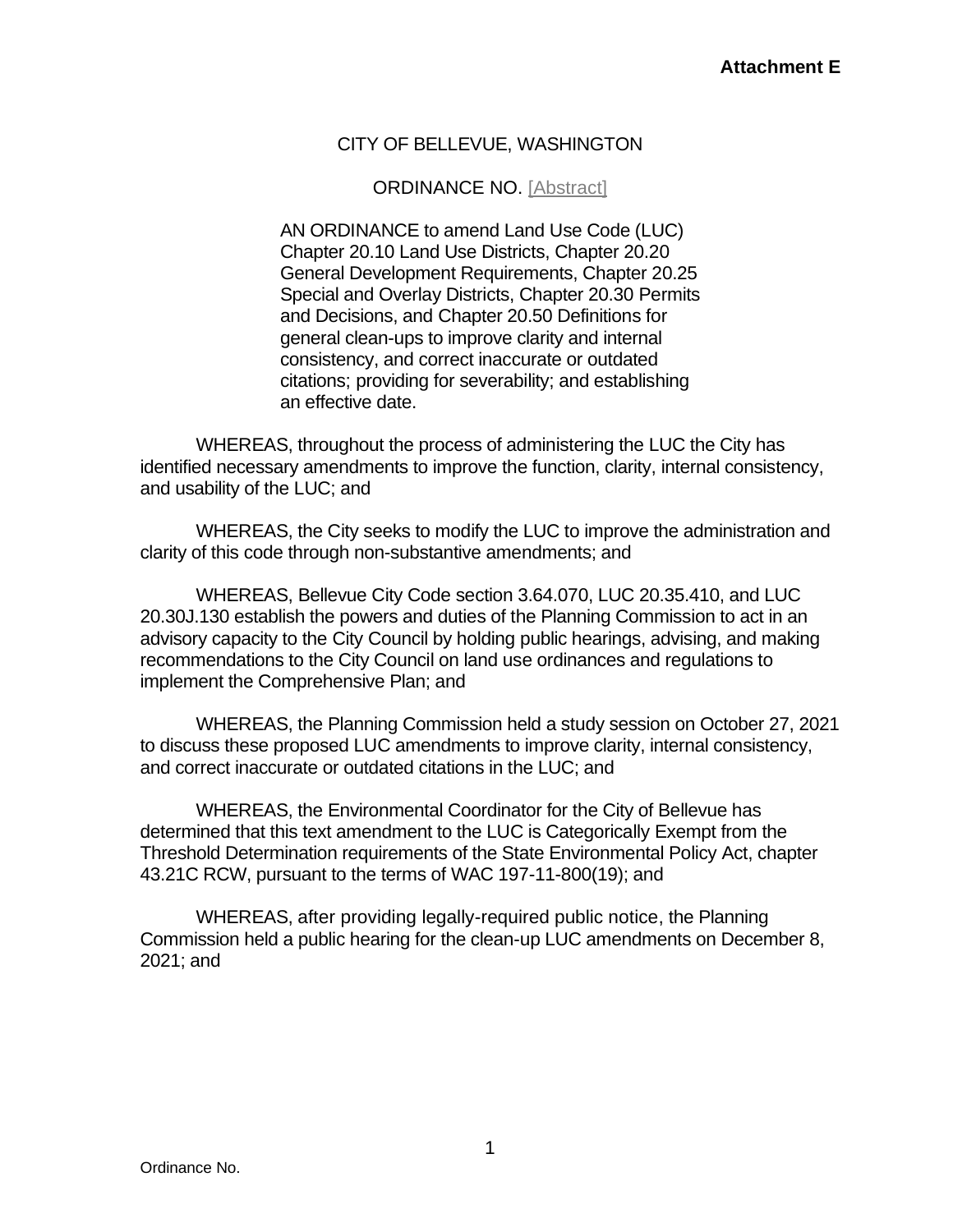WHEREAS, the City Council finds that this Land Use Code amendment meets the decision criteria of LUC 20.30J.135 and is consistent with the Comprehensive Plan, enhances the public safety and welfare, and is not contrary to the best interest of the citizens and property owners of the City of Bellevue, as more completely analyzed in the Staff Report dated November 18, 2021; now, therefore,

THE CITY COUNCIL OF THE CITY OF BELLEVUE, WASHINGTON, DOES ORDAIN AS FOLLOWS:

Section 1. Section 20.10.200 of the Bellevue Land Use Code is hereby amended to read as follows:

Suburban Residential Districts provide for residential areas of low to moderate densities (2.5, 3.5, 4 and 5 dwellings per acre), and permit compatible, related activities.

\*Effective only within the jurisdiction of the East Bellevue Community Council.

Section 2. Section 20.20.255.C of the Bellevue Land Use Code is hereby amended to read as follows:

#### **C. Required Review.**

For new or expanding electrical utility facilities proposed on sensitive sites as described by Figure UT.7 of the Utilities Element of the Comprehensive Plan, the applicant shall obtain Conditional Use Permit approval under Part 20.30B LUC. For expansions of electrical utility facilities not proposed on sensitive sites as described by Figure UT-7, the applicant shall obtain Administrative Conditional Use Permit approval under Part 20.30E LUC.

…

Section 3. Section 20.20.900.E.1 of the Bellevue Land Use Code is hereby amended to read as follows:

#### **E. Retention of Significant Trees in the R-1 Land Use District in the Bridle Trails Subarea for any Type of Land Alteration or Development.**

1. Permit Required. As required by BCC 23.76.035.A.9, a clearing and grading permit must be obtained from the City prior to the removal of any significant tree from any lot in the R-1 Land Use District in the Bridle Trails Subarea. The applicant may request a vegetation management plan to cover all proposed tree removal activities within a three-year period. In addition, for the removal of more than two significant trees within any three-year period, the requirements of subsections E.2 and E.3 of this section apply.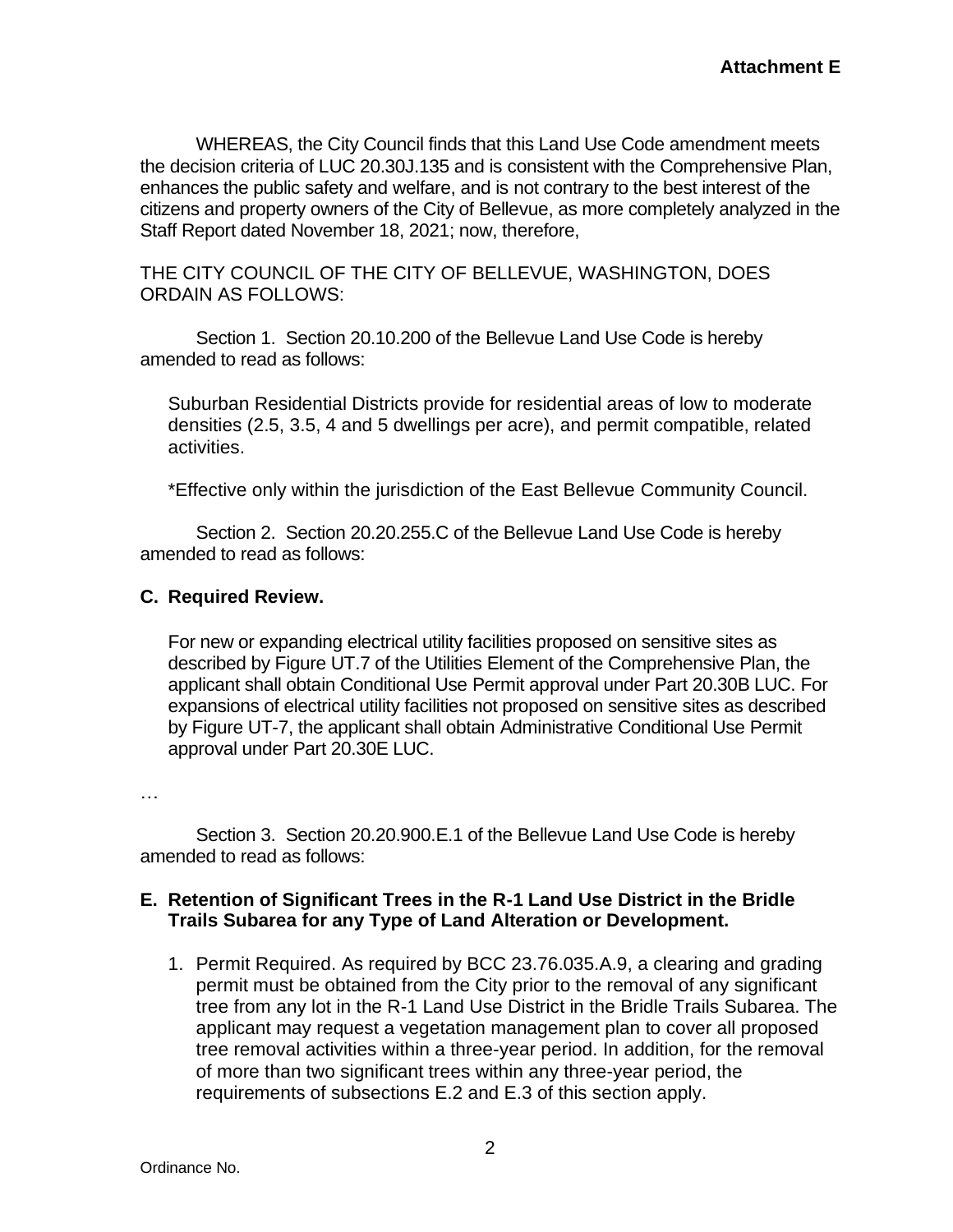…

Section 4. Section 20.25A.010.A.3 of the Bellevue Land Use Code is hereby amended to read as follows:

- 3. Land Use Code Sections Not Applicable in Downtown. The following sections of the Land Use Code, Title 20 Bellevue City Code (BCC), now or as hereafter amended, do not apply in Downtown. Unless specifically listed below, all other sections apply.
	- a. LUC 20.10.400;
	- b. LUC 20.10.440;
	- c. LUC 20.20.005 through 20.20.025;
	- d. LUC 20.20.030;
	- e. LUC 20.20.060 and 20.20.070;
	- f. LUC 20.20.120 and 20.20.125;
	- g. LUC 20.20.128;
	- h. LUC 20.20.135 and 20.20.140;
	- i. LUC 20.20.190 and 20.20.192;
	- j. LUC 20.20.250;
	- k. LUC 20.20.400;
	- l. LUC 20.20.540;
	- m. LUC 20.20.525;
	- n. LUC 20.20.560;
	- o. LUC 20.20.700 and 20.20.720;
	- p. LUC 20.20.750 through 20.20.800;
	- q. LUC 20.20.890 and 20.20.900.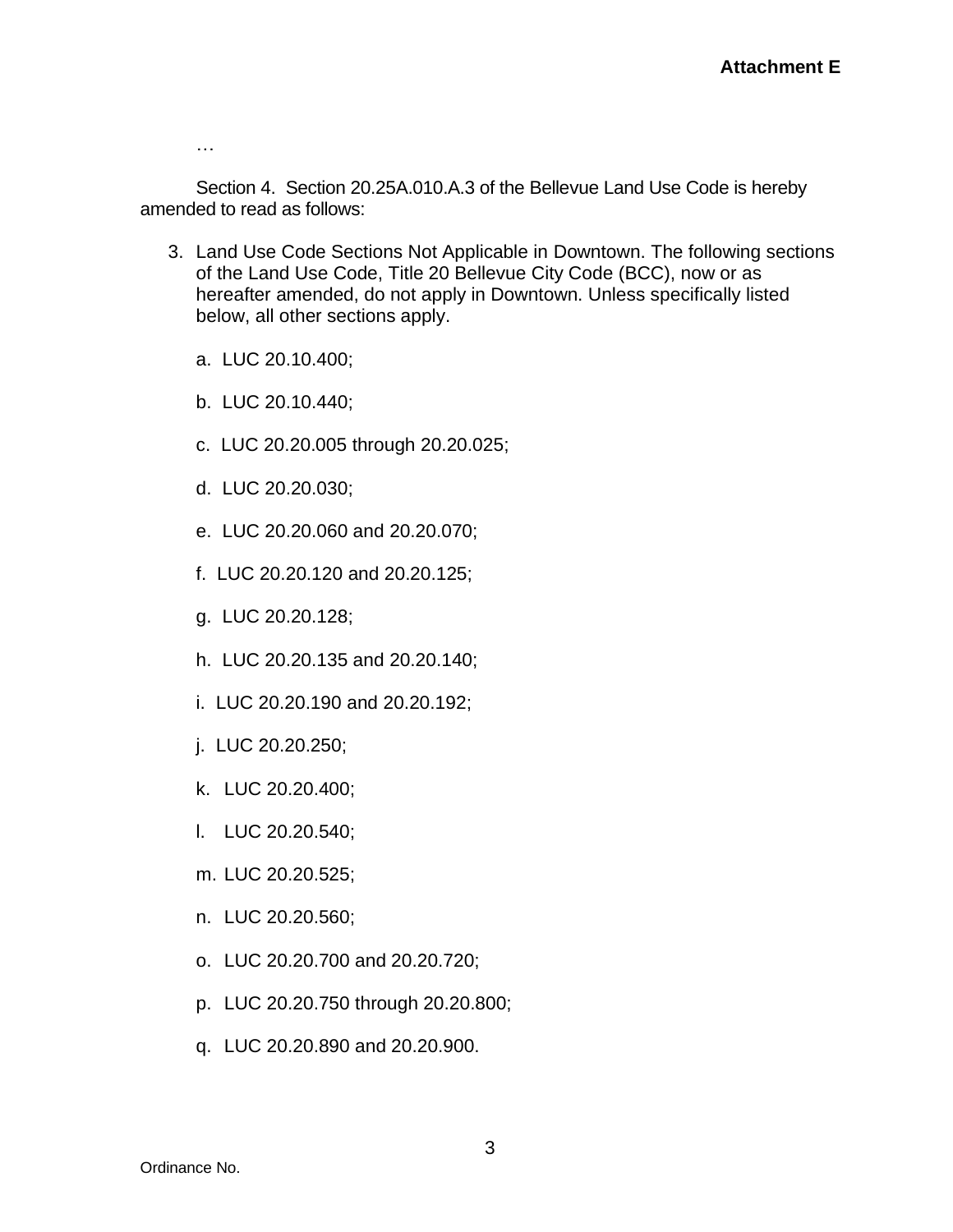Section 5. Section 20.25A.080.B of the Bellevue Land Use Code at the Downtown Parking Requirements Chart is hereby amended to add a new reference to note 8 to k. Residential Land Use classification, to read as follows:

|                       |                | <b>Downtown Land Use Districts</b> |      |                    |      |
|-----------------------|----------------|------------------------------------|------|--------------------|------|
| <b>Land Use</b>       | Unit of        | $-0-1, -0-2$                       |      | -R, -MU, -OB, -OLB |      |
|                       | <b>Measure</b> | Min.                               | Max. | Min.               | Max. |
| .                     |                |                                    |      |                    |      |
| k. Residential<br>(8) | per unit       |                                    | 2.0  | 1.0(5)(7)          | 2.0  |
| .                     |                |                                    |      |                    |      |

## **Downtown Parking Requirements**

Section 6. Section 20.25A.080.B of the Bellevue Land Use Code, at the Notes to the Downtown Parking Requirements Chart, is hereby amended to add a new note 8 to read as follows:

**(8)** See LUC 20.25A.070.C.2.b for affordable housing minimum parking standards for projects meeting the amenity incentive system requirements of LUC 20.25A.070.C.2.a.

Section 7. Section 20.25A.170.A.8.b.xiii of the Bellevue Land Use Code is hereby amended to replace the image for this subsection, to read as follows and to include the following image:

> xiii.Where glazing is required, the applicant may elect to provide a maximum of 25 percent of the openings of the total perimeter wall area of each level as unglazed or the minimum required openings percentage for natural ventilation established by the applicable International Building Code Section 406.5.2, as amended by the Bellevue Building Code, whichever is greater, to ensure the natural ventilation of the garage.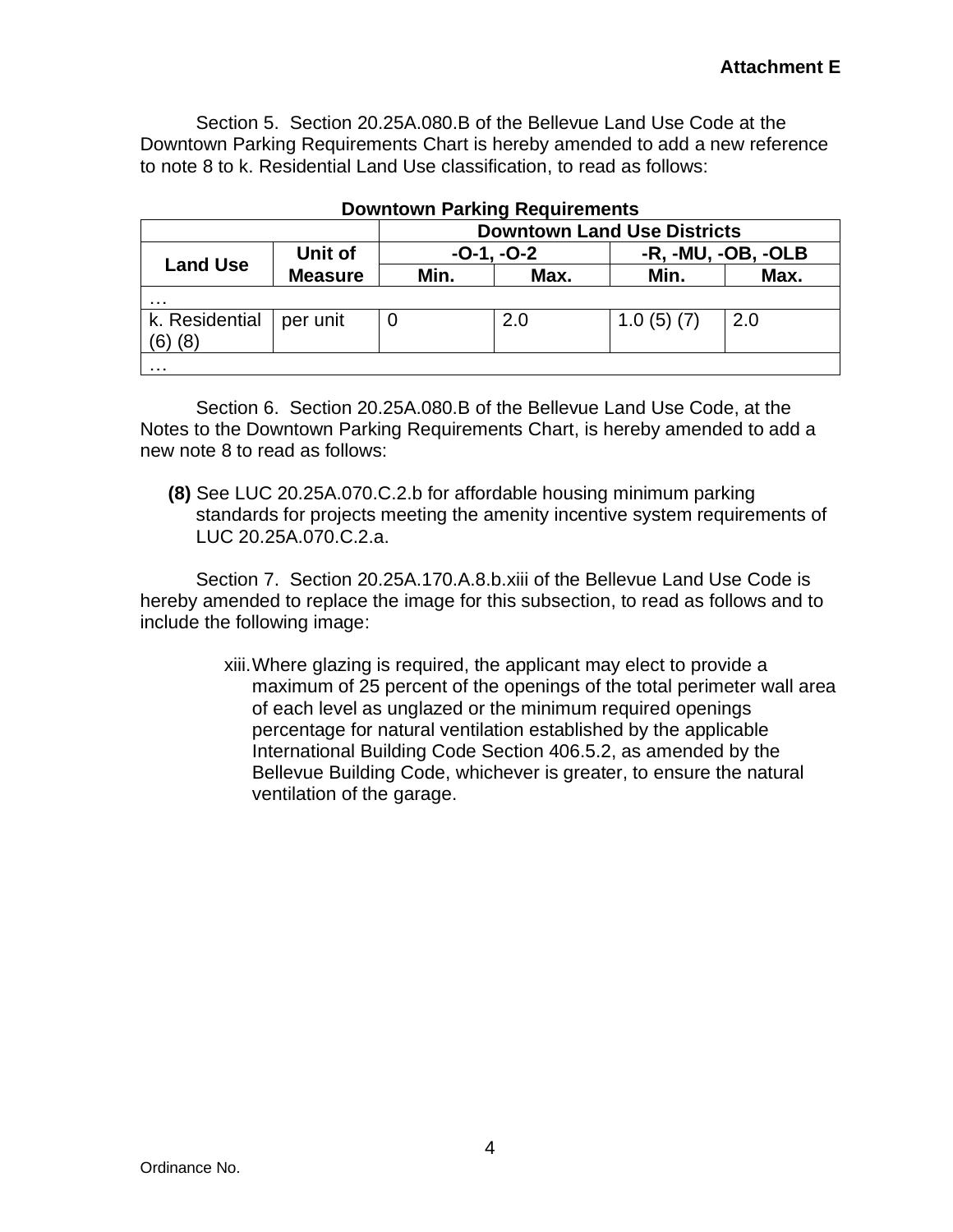

Section 8. Section 20.25P.085.A.3 of the Bellevue Land Use Code is hereby amended to read as follows:

- 3. Applicable Standards for Ground Floor Uses.
	- a. Ground floor uses shall satisfy the intent of subsection A.1 of this section and include uses such as:
		- i. Eating and drinking establishments;
		- ii. Merchandise sales (including but not limited to grocery, food retail, art, and clothing); or
		- iii. Personal services (including but not limited to laundry and beauty services).
	- b. Continuous retail storefronts shall be provided for 100 percent of the building frontage on a designated street except as provided in subsection A.3.c of this section.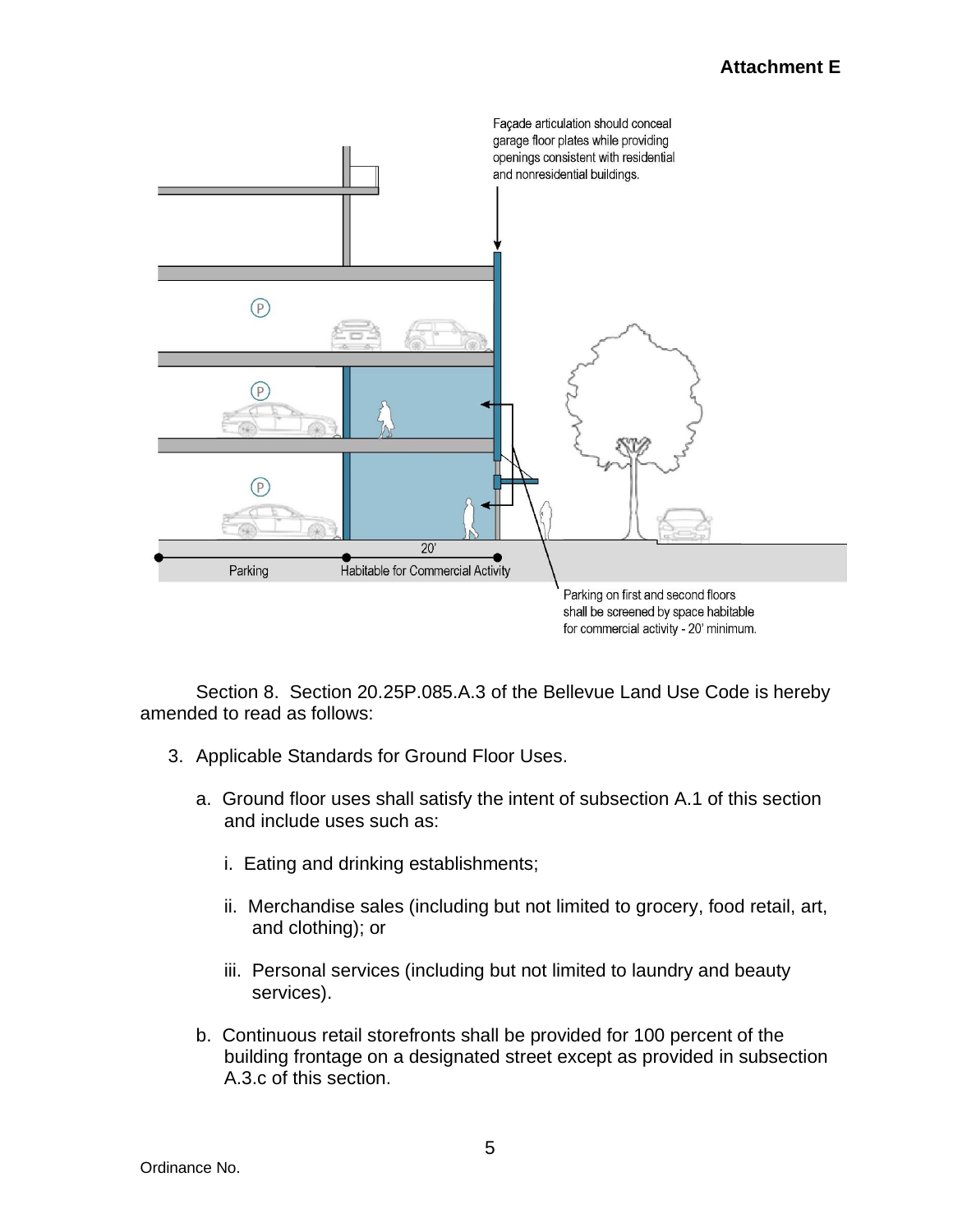c. Interruptions in storefronts shall be limited to residential lobbies and required emergency access. Lobby interruptions shall be limited to 25 percent of the building frontage.

Section 9. Section 20.30N.140.A.10 of the Bellevue Land Use Code is hereby amended to add a reference to LUC 20.20.140 and to read as follows:

A. The Director of the Development Services Department may approve or modify and approve a Home Occupation Permit if the following decision criteria are met:

…

10.There are no more than six client visits per day and there is not more than one client on the premises at any one time, except in Boarding Houses and Bed and Breakfasts pursuant to LUC 20.20.140. One client does include a family arriving in a single vehicle; and

…

Section 10. Section 20.50.016 of the Bellevue Land Use Code, D definitions, is hereby amended to remove the definition of Director of Planning and Development.

Section 11. Section 20.50.034 of the Bellevue Land Use Code, M definitions, is hereby amended to remove the definition of Mid-Block Retail Connection.

Section 12. Section 20.50.036 of the Bellevue Land Use Code, N definitions, is hereby amended to revise the definition of Nonconforming Structure to read as follows:

**Nonconforming Structure.** A structure which does not conform to the dimensional regulations, including but not limited to, setback, height, lot coverage, density and building configuration regulations of the district in which it is located due to changes in Code requirements or annexation. For structures not conforming to Building Code requirements, see the International Existing Building Code (IEBC).

Section 13. Severability. If any section, subsection, paragraph, sentence, clause, or phrase of this Ordinance is declared unconstitutional or invalid for any reason, such decision shall not affect the validity of the remaining parts of this Ordinance.

Section 14. Effective Date. This Ordinance shall take effect and be in force five (5) days after adoption and legal publication.